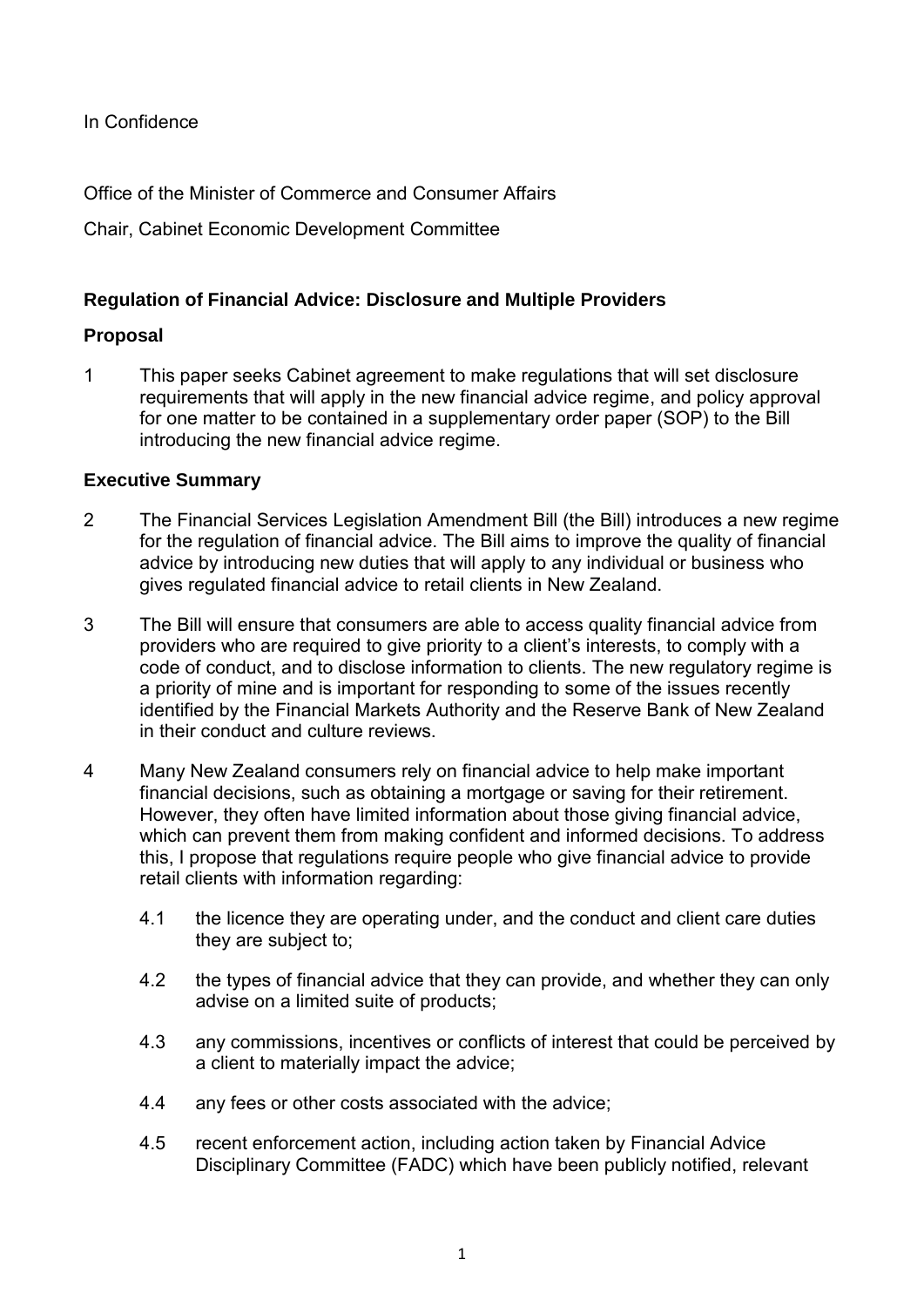civil liability findings, relevant criminal convictions, and whether they have been subject to recent bankruptcy proceedings;

- 4.6 the complaints handling and dispute resolution arrangements.
- 5 Rather than including all of this information in a single template given up-front to the client, which is the current approach and is ineffective, I propose that different pieces of information be given as it becomes relevant to the client at certain points in the advice process. For example, if a client requires relatively straight-forward advice on a KiwiSaver fund, they may not benefit from receiving detailed disclosures on other types of advice or financial products offered by the provider.
- 6 Recognising the range of different types of financial advice that will be covered by the regime, I also propose that the regulations provide some flexibility in terms of precisely how this disclosure is provided. This will ensure that clients are able to receive effective disclosure, regardless of how they choose to access financial advice.
- 7 I also propose that an SOP to the Bill includes a provision allowing regulations or licence conditions to specify circumstances in which an individual financial adviser cannot give advice on behalf of more than one financial advice provider. I propose this change in order to protect against the risk of consumer confusion and barriers to effective redress.

# **Background**

- 8 The Bill is currently before Parliament and is awaiting the Committee of the whole House stage and third reading. The Bill introduces a new regulatory regime for financial advice that will improve access to, and the quality of, financial advice. The Bill will repeal the Financial Advisers Act 2008 (FA Act) and move the regulation of financial advice into the Financial Markets Conduct Act 2013 (FMC Act).
- 9 The Ministry of Business, Innovation and Employment (MBIE) has been working on an SOP to the Bill to improve clarity and workability. The SOP contains generally minor or technical matters. I am seeking additional policy approvals for one matter that will be addressed in an SOP.

### *Regulations are required to set the new regime's disclosure requirements*

- 10 The Bill enables regulations to be made to set out the information that individuals and business who give regulated financial advice need to disclose to their clients. Disclosure helps consumers choose where to obtain financial advice by providing information about the person giving financial advice and the services they provide, and can improve transparency of conflicts of interest and other factors that have the potential to influence the advice that consumers receive. Disclosing information to clients is one of several tools in the new regime that aims to ensure consumers are treated fairly by those giving advice and that they can make informed decisions.
- 11 Under the FA Act, financial advisers are required to provide prescribed disclosure statements that vary for different types of advisers. Some consumers receive long and complicated disclosure statements that are difficult to interpret, while others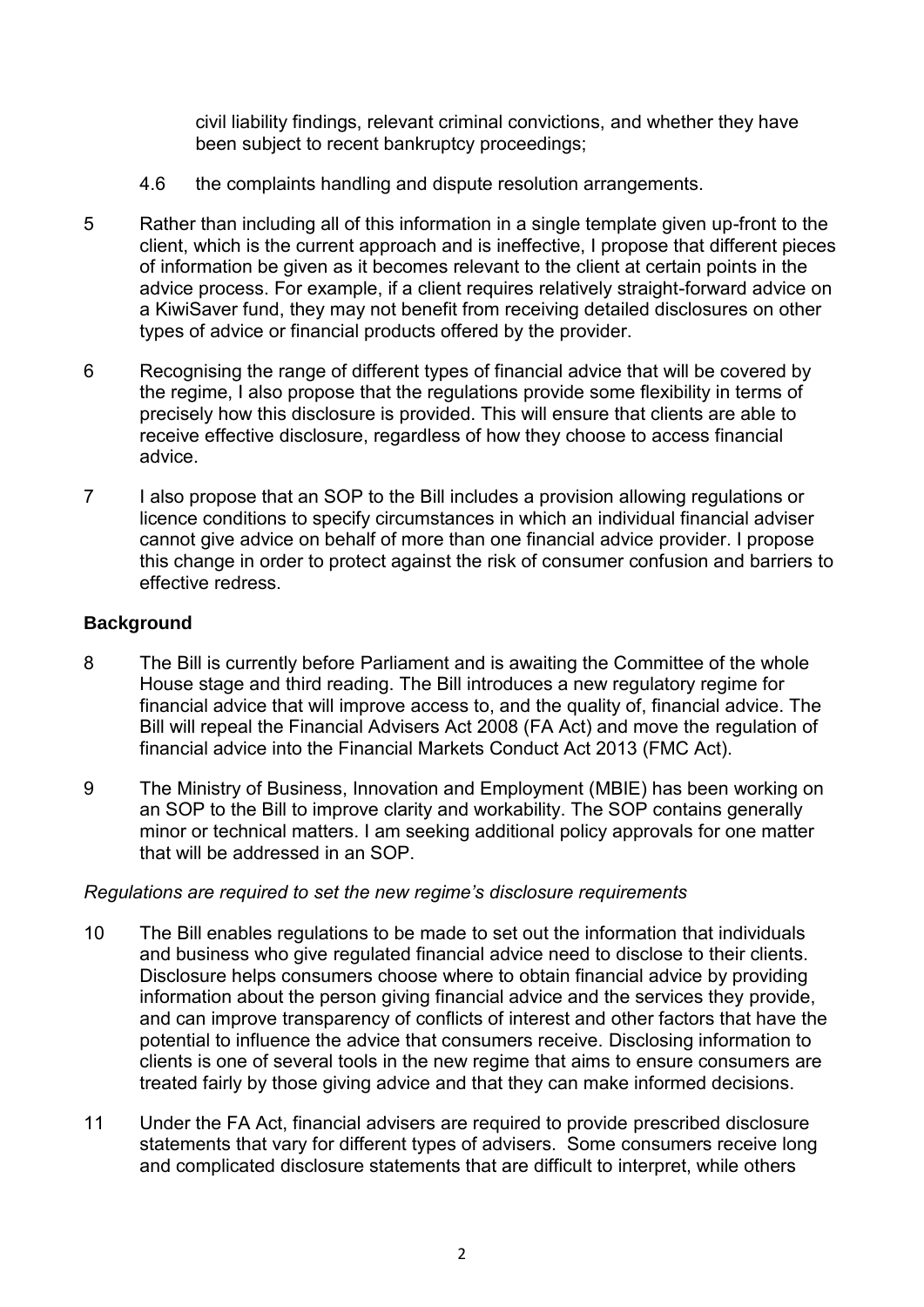receive insufficient information about financial advisers that prevents them from making informed decisions. This can result in consumers making incorrect assumptions based on the information provided.

## *Disclosure helps consumers make informed decisions about those giving financial advice*

- 12 The new regulatory regime covers a large range of activities, including one-off simple advice, holistic investment planning, and automated digital-advice offerings. The Bill establishes a level playing field of regulation and introduces universal conduct and client care duties. This includes a requirement to give priority to a client's interests, and to comply with a code of conduct. This approach ensures that consumers have the same level of protections, regardless of how they choose to access financial advice.
- 13 On top of the new conduct obligations, the disclosure requirements will enable consumers to make better informed decisions when choosing where to receive financial advice and when making financial decisions.

### *Objectives*

- 14 My proposals aim to achieve five objectives:
	- 14.1 provide consumers with the key information they need;
	- 14.2 provide consumers with the right information at the right time;
	- 14.3 provide information in a way that is accessible for consumers;
	- 14.4 provide consumers with effective disclosure, regardless of the channel used; and
	- 14.5 not impose unnecessary compliance costs on the industry.

### **Proposed disclosure requirements**

*I propose that disclosure information be provided when it is relevant to the consumer* 

- 15 Under the FA Act, consumers receive information about the financial adviser at the start of the financial advice process or immediately before receiving financial advice. I am concerned that this approach reduces the effectiveness of the disclosure. Large volumes of information can be difficult for consumers to interpret, while providing information that is not relevant to their circumstances or is provided too early, or too late, in the process.
- 16 I therefore propose that the requirements in the new regime focus on providing information to consumers as it becomes relevant to them at prescribed points in the process of giving regulated financial advice. In order to help consumers:
	- 16.1 find financial advice that meets their needs, I propose that financial advice providers be required to provide certain information on a website if they have one, or make it available on the request of a retail client;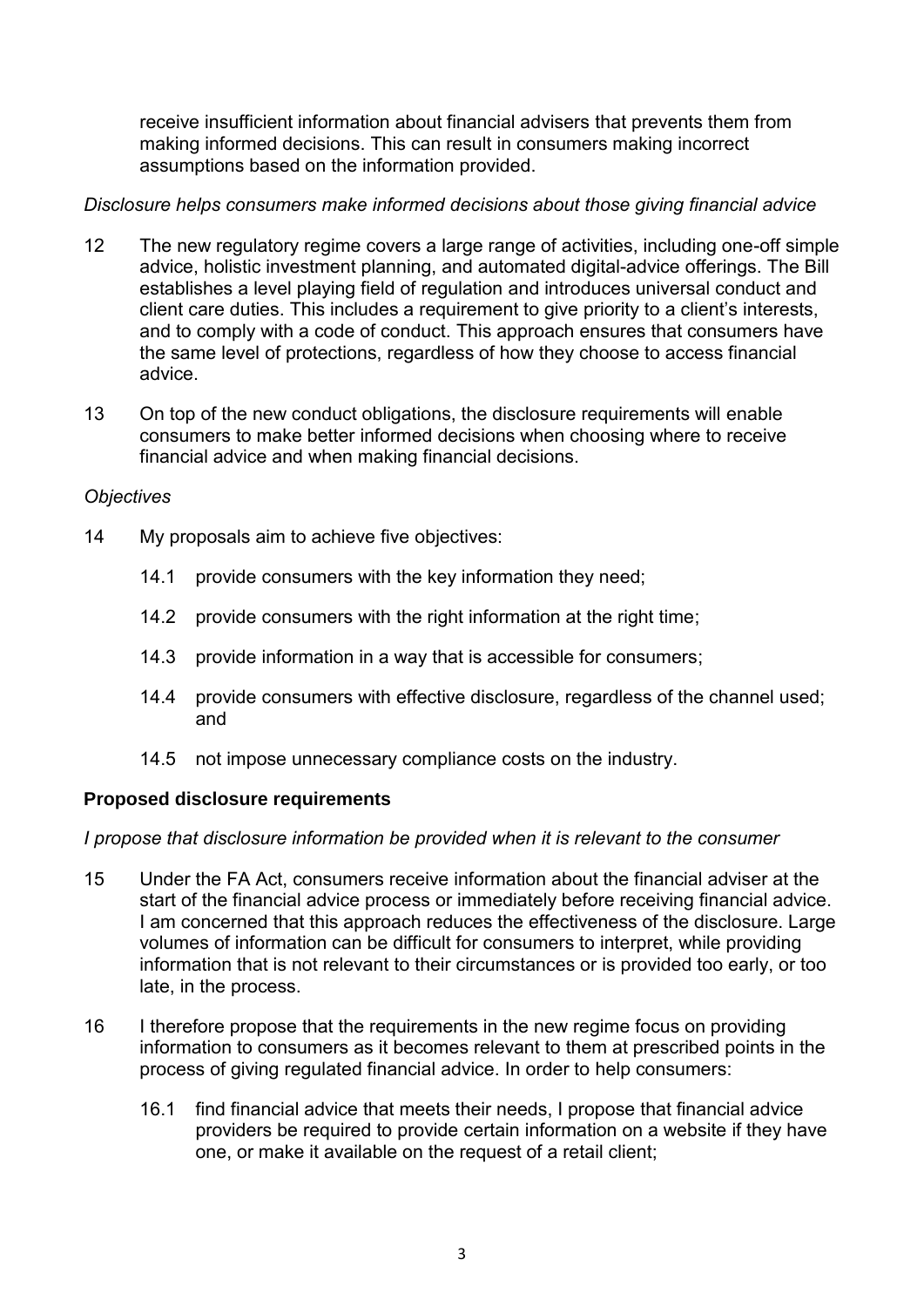- 16.2 decide whether to proceed with the firm or individual, I propose that those giving advice to retail clients be required to provide certain information about the person giving financial advice and the specific service the client will receive by the point at which the nature and scope of the financial advice is known; and
- 16.3 decide whether to follow the advice they have been given, I propose that those giving financial advice to retail clients be required to provide any new or additional information before (or at the time of) giving financial advice (e.g. when making a recommendation to acquire a financial advice product).
- 17 This approach is intended to ensure that consumers receive the right information when they need it, and reduce the likelihood of information being ignored, forgotten or discounted.

### **Information to be disclosed**

#### *Licensing*

- 18 The Bill requires anyone who advises retail clients to operate under a financial advice provider licence granted by the Financial Markets Authority (FMA). The FMA may impose conditions on a licence that may limit what the provider can do.
- 19 I propose that consumers be provided with information regarding the licence, the licensing authority and any relevant conditions on the licence. This will help consumers to choose a financial advice provider and improve their confidence by providing assurances that the financial advice they receive is subject to regulatory oversight.

#### *Conduct and client care duties*

20 The Bill imposes duties on anyone who gives financial advice, including duties of competence, care and skill, a requirement to give priority to a client's interests in the event of a conflict and to comply with the code of conduct. I propose that clients be made aware of certain duties in order to promote confidence and help a client decide whether to follow advice they have been given.

#### *Complaints handling process and dispute resolution membership*

- 21 All financial service providers who provide services to retail clients are required to belong to an approved dispute resolution scheme. These schemes handle disputes between providers and consumers, and require providers to have internal complaints handling processes. However, there is a lack of awareness among consumers of their right to access redress through these schemes. In order to promote confidence in the sector and ensure that consumers are aware of their rights in the event of a dispute, it is vital that consumers are informed of their ability to access redress.
- 22 I propose that those giving financial advice be required to make information regarding both their internal complaints handling process and their dispute resolution scheme membership available on a website, and to provide this information to consumers when receiving a complaint.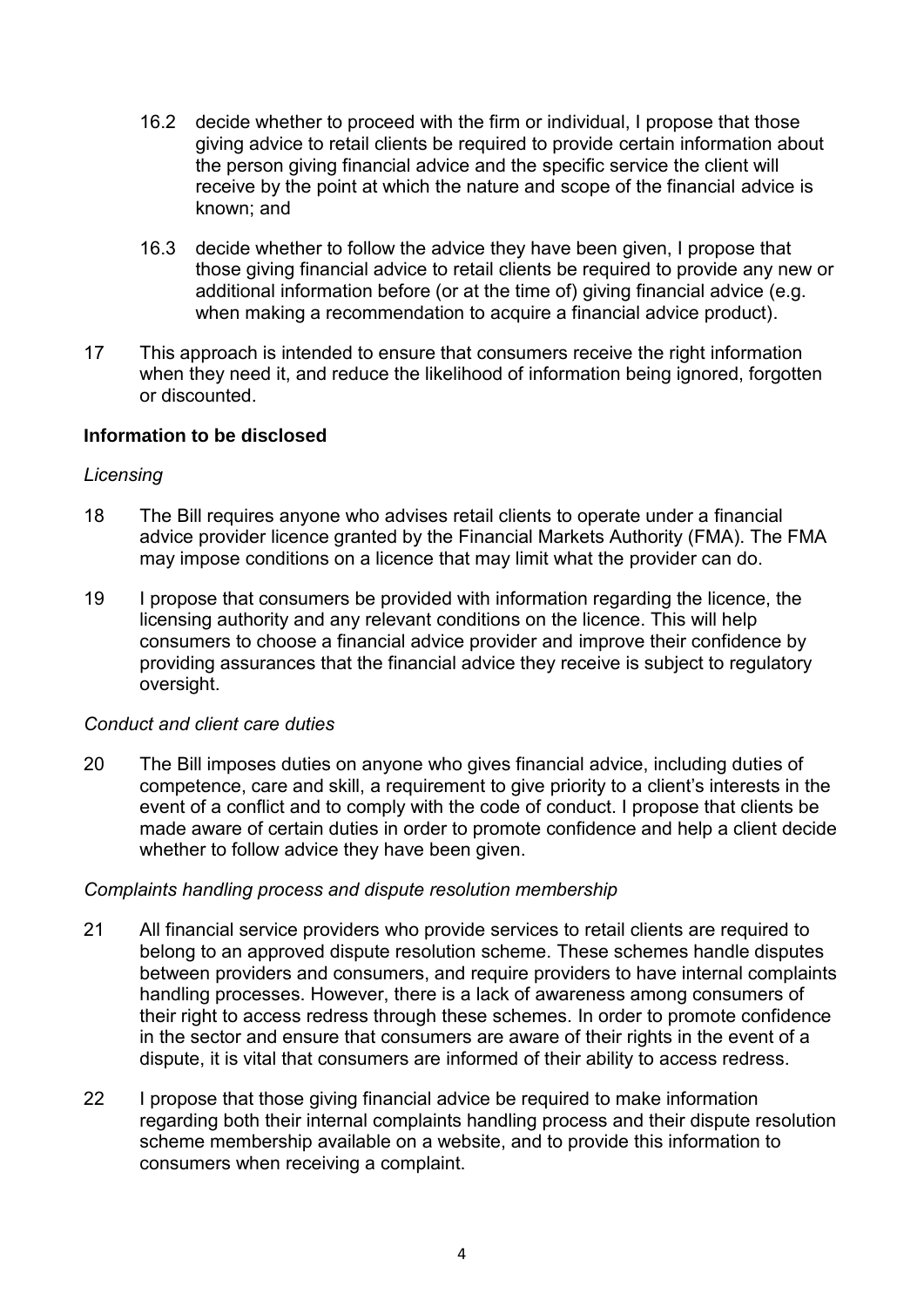### *Nature and scope of advice*

- 23 Financial advice covers a range of different services and may be limited in terms of the type of advice that can be given (e.g. investment planning), the types of products that can be dealt with (e.g. insurance or investments), or the product providers whose products they can give advice on (e.g. their own product, or products from a range of providers). Further, some advisers are incentivised or obliged to send a certain amount of business to a particular product provider (e.g. through a contractual arrangement with a product provider), despite being able to deal with multiple product providers.
- 24 To help consumers decide whether to seek or follow advice from a particular person, I propose that consumers receive information about the nature and scope of the advice, including information about these limitations.

#### *Costs of the financial advice*

- 25 It is important that consumers are aware of any fees that will be incurred for the advice they receive and any other expenses that might be charged by the financial advice provider.
- 26 I propose that consumers receive information about these costs, including the basis on which they are charged, when they will be charged, and any additional amounts that the provider might seek to recover from the client. This will help consumers decide whether to seek advice from a particular provider and whether to follow the advice given to them.

#### *Commissions and incentives*

- 27 Many firms and individuals who give financial advice receive commissions or are otherwise incentivised to give financial advice. These incentives can give rise to conflicts of interests between the client and the person giving financial advice.
- 28 As announced on 29 January 2019, we will be regulating to remove incentives in the insurance sector that are driving behaviour that is not in the interests of consumers. Officials are developing options and we will pay particular attention to those incentives that have been shown to drive bad behaviour (e.g. loaded up-front commissions).
- 29 Beyond that direct regulation, I believe it is still important that consumers get information about the commissions or other incentives that have the potential to influence the advice as it will help consumers decide whether to seek or follow advice from a particular person.
- 30 I propose that anyone who gives regulated financial advice to retail clients disclose the incentives they may receive as a result of their relationship with the consumer. This disclosure will be limited to commissions and incentives that a client might perceive as having potential to materially influence the financial advice they receive. This will ensure that the information disclosed to consumers is not overly complex.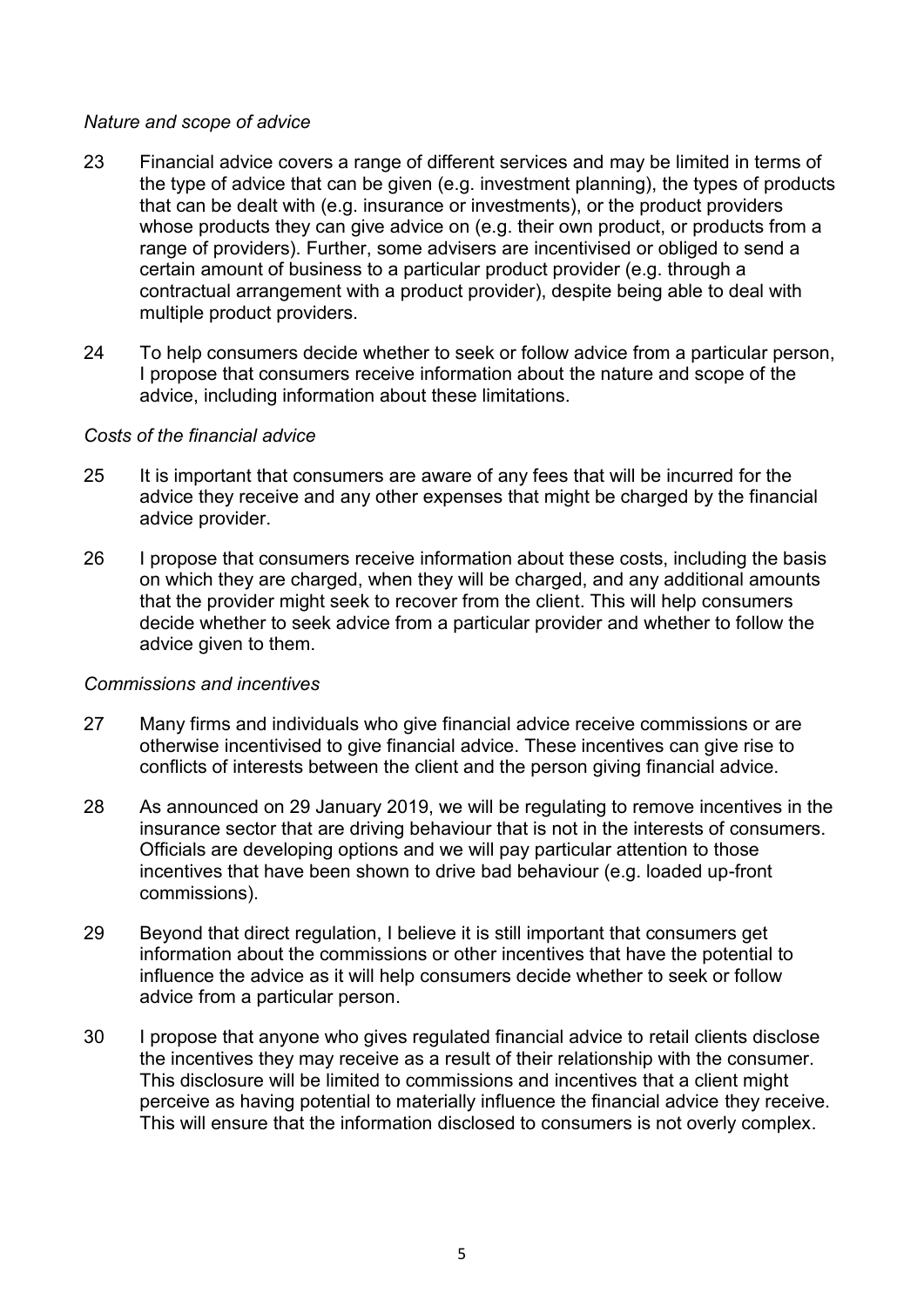31 This, along with the duty to put the client's interests first, should help to address some of issues recently identified by the FMA and the Reserve Bank of New Zealand as they relate to the financial advice sector. I note that issues from across the broader financial services sector will need to be addressed through a separate vehicle. The scope of the Bill is limited to financial advice, so any further changes here would fail to capture non-advised sales of financial products.

### *Other conflicts of interest and affiliations*

32 In addition to potential conflicts of interest caused by commissions and other incentives, it is important that consumers are aware of potential conflicts of interests caused by relationships or affiliations that could influence the advice. To help consumers decide whether to seek or follow advice from a particular person, I propose that any relevant conflicts of interests, such as interests, relationships and associations that a client might perceive as having potential to materially influence the financial advice they receive, be disclosed.

### *Disciplinary history, relevant criminal convictions and recent bankruptcy history*

- 33 I also propose that those who give financial advice should be required to disclose certain recent disciplinary history, criminal history, or civil liability findings, and whether they have been subject to recent bankruptcy proceedings. This information will help consumers to determine how much confidence to put in the advice provided by the individual, which will help when deciding whether to seek advice from a particular person.
- 34 As discussed in paragraph 20, the Bill imposes duties on those who give financial advice to retail clients. A contravention of these duties can result in disciplinary action for financial advisers (via FADC) or civil liability for financial advice providers.
- 35 I propose that those who give financial advice should be required to disclose details of relevant enforcement action taken against them, including disciplinary action by FADC within the past five years, where FADC publicly notified the action. Similarly, I propose that they should be required to disclose the following matters that would be perceived as relevant to the client's ability to rely on the advice, within, at most, the past five years:
	- 35.1 certain adverse civil liability findings; and
	- 35.2 certain criminal convictions or adverse findings from a court or other tribunal (e.g. crimes involving dishonesty).
- 36 I propose that individual financial advisers should be required to disclose whether they have been adjudicated bankrupt or admitted to the no asset procedure, within four years of the date of discharge. Nominated representatives are required to be tightly controlled by the financial advice provider on whose behalf they give advice, and whether they have been subject to recent bankruptcy proceedings is of less relevance to a consumer. I therefore propose that the requirement to disclose recent bankruptcy proceedings should not apply to nominated representatives.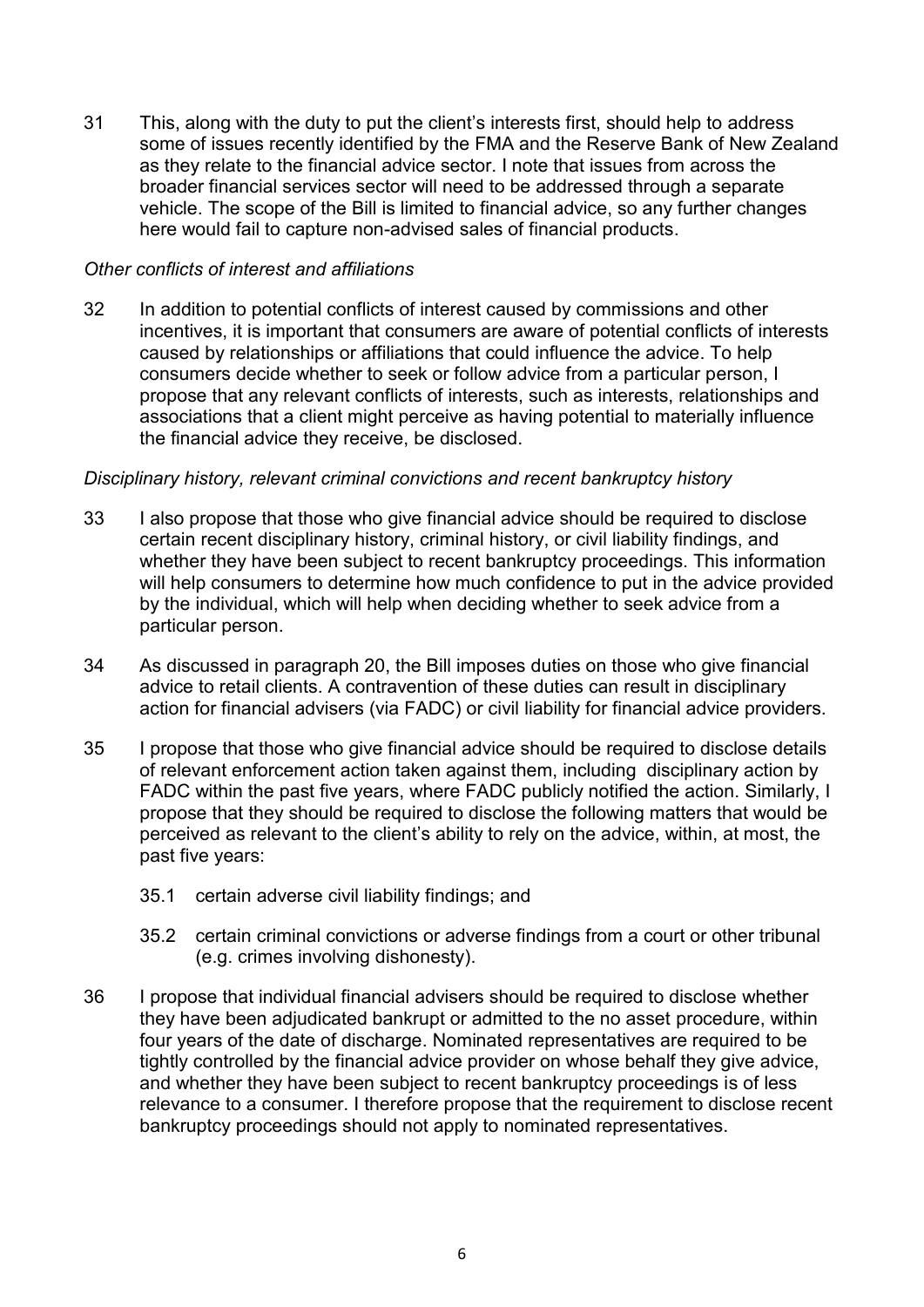# **Form of disclosure**

### *Flexibility in how disclosure information is provided*

- 37 The Bill provides for financial advice to be given by a range of different businesses in a range of different scenarios, and allows consumers to access financial advice in a range of different ways. I therefore propose that disclosure move away from the prescriptive approach of the FA Act. Rather, the regulations should specify what information needs to be disclosed at certain points in the financial advice process, but provide flexibility in terms of precisely how this information is provided.
- 38 A prescriptive approach would give certainty to the industry and create documents where consumers could compare similar services. However, I am concerned that it would not work in many circumstances and could lead to a tick-box approach to disclosure. This would reduce its effectiveness for consumers, ultimately resulting in undue compliance costs. My proposal will allow businesses to determine the best delivery method for them and their clients, whether it is in writing, verbally or potentially through an interactive online tool.

#### *Regulations to set clear standards of what is required*

- 39 While it is desirable to provide some flexibility to businesses, I propose that the regulations include additional requirements to ensure that the regulations meet the objectives. In particular:
	- 39.1 Many consumers like to receive written disclosure that they can review. I propose that anyone who gives financial advice should be required to provide written disclosure on the request of a retail client;
	- 39.2 To avoid the information provided being overly complex, I propose that any disclosure provided to retail clients must be clear, concise and effective, and in plain language so that it can be readily understood;
	- 39.3 To ensure clients know who has provided the disclosure, and who is accountable for the advice, any written disclosure should be easily identifiable and contain the professional contact details of the financial advice provider, financial adviser or nominated representative.

#### *Different requirements when advice is given to existing clients*

- 40 I recognise that many financial advisers have an ongoing relationship with their clients and that providing repetitive disclosure could add unnecessary compliance costs for them, particularly if the service provided remains the same. I therefore propose that anyone who gives advice to an existing retail client will only need to provide disclosure when making a recommendation if:
	- 40.1 there has been a material change in the information previously disclosed;
	- 40.2 there has been a material change in the nature and scope of the financial advice service provided (e.g. advice relating to different financial products); or
	- 40.3 more than a year has passed since the original disclosure was provided.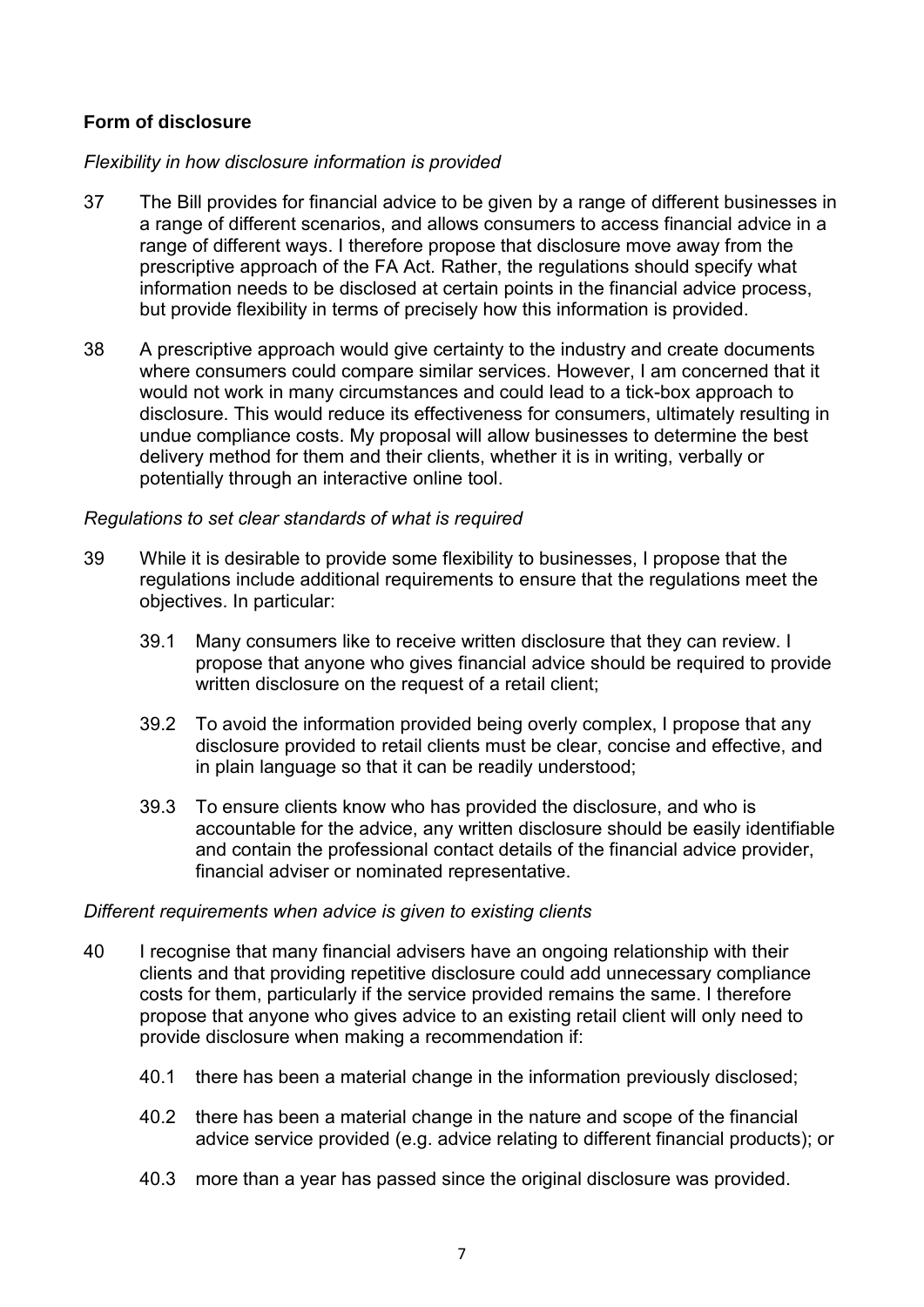41 This does not allow a business that provides a range of financial services, such as a bank, to give financial advice to its clients without disclosure if the service differs from what was previously provided to that client.

### *Disclosure not to be required when advising wholesale clients*

- 42 The Bill distinguishes between everyday retail clients, and wholesale clients who are generally deemed to be large or sophisticated. Wholesale clients typically do not benefit from the same level of protections or have the same information needs as retail clients. In addition, the threshold for being deemed 'wholesale' for financial advice has significantly increased in the Bill. This reduces the risk of consumers being deemed wholesale when they would benefit from these valuable protections.
- 43 I therefore propose that those who give financial advice to wholesale clients will not be required to provide information in accordance with these regulations.

#### **Individual advisers giving advice on behalf of multiple financial advice providers**

- 44 MBIE has recently been working with the FMA to identify changes that should be made to the Bill by SOP. Almost all of the changes proposed in the SOP are purely minor or technical matters. However, I am seeking Cabinet policy approval on one matter.
- 45 MBIE, the FMA, and I have heard of financial advice providers considering engaging individual financial advisers who are also engaged to give advice on behalf of other financial advice providers. $1$
- 46 This type of "multiple provider arrangement" may be legitimate in some scenarios (e.g. an individual adviser working two distinct part-time jobs). However, some forms of multiple provider arrangements could be concerning, particularly where individual advisers act on behalf of multiple providers in one advice conversation with one client. Such arrangements could lead to a lack of clarity around which provider would be liable if something went wrong, and which dispute resolution scheme a consumer should complain to. These arrangements could also be concerning if they resulted in confusion for consumers about who the adviser is working for.
- 47 To address this concern, I propose the SOP include a provision allowing regulations or licence conditions to specify scenarios where providers cannot engage advisers also engaged by other providers. It is important to retain the flexibility for how advisers and providers structure themselves in the proposed regime. This power would provide a safeguard to balance that flexibility in the event that problems arose.
- 48 MBIE and FMA would then engage further with providers considering multiple provider arrangements and analyse whether regulations or licence conditions are necessary to protect against the risk of consumer confusion, poor advice or ineffective redress for poor advice.

**<sup>.</sup>**  $<sup>1</sup>$  In other words, some in the industry are considering an arrangement whereby a licensed financial advice</sup> firm would give advice through an individual that is also engaged to give advice on behalf of another licensed financial advice firm. This is different from what is expected to be the more common arrangement whereby different product providers (e.g. multiple insurers) might have an arrangement with an independent licensed financial advice provider to distribute their products.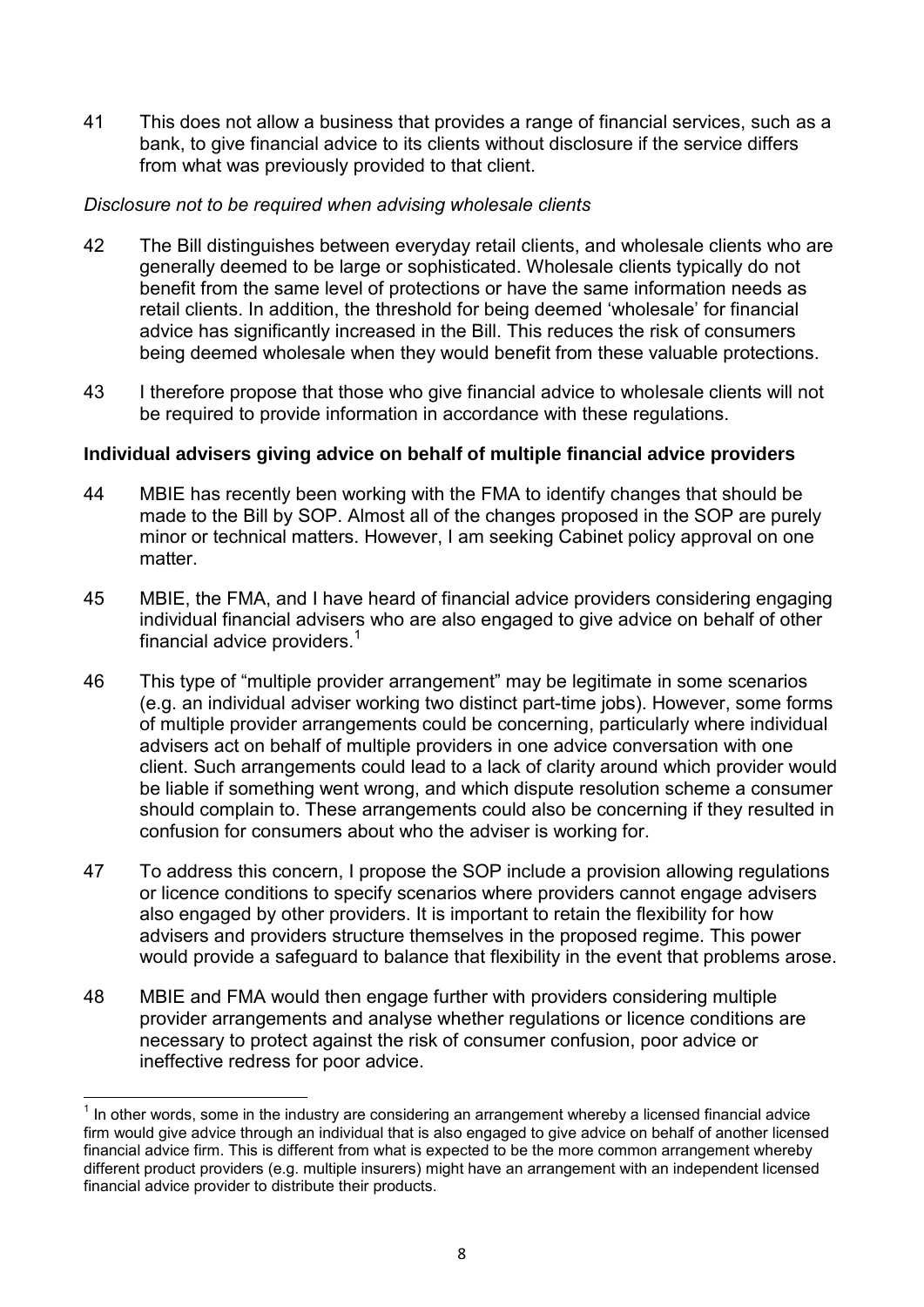# **Consultation**

- 49 The following Government agencies have been consulted: the Financial Markets Authority, the Treasury, Ministry of Justice, the Office of the Privacy Commissioner and the Commission for Financial Capability.
- 50 MBIE has completed extensive consultation in the development of the disclosure proposals set out in this paper, including two rounds of consumer testing and a series of workshops with practicing financial advisers. On 3 April 2018 Cabinet agreed to the release of a discussion document that sought feedback on proposed disclosure requirements [DEV-18-SUB-0034 refers]. 70 submissions were received from financial advisers, industry associations, financial product providers and consumer advocates. Submissions were broadly in favour of the proposals and the feedback received has been used to inform the final proposals contained in this paper.
- 51 Some submitters did not agree with the proposal to require disclosure to be given at different points during the advice process, favouring a similar approach to the FA Act where disclosure is given upfront to the client. Others favoured the proposal as this was consistent with their current practices. Consumer testing found that providing information to consumers when it is relevant to them removes the risk of them forgetting or disregarding information, and removes the need to cover all information in a single document at the outset of the process.
- 52 Subject to Cabinet's agreement, I intend to complete further consultation on draft regulations to ensure that they are fit for purpose.
- 53 While there has not been public consultation in relation to the multiple provider arrangements, further consultation will be carried out before any types of arrangements are prohibited by regulations or licence condition.

# **Financial Implications**

- 54 The Financial Markets Authority is responsible for the ongoing operation and enforcement of the new regulatory regime. They have been consulted throughout the development of the preferred option and are supportive of it.
- 55 The proposals in this paper are part of the new regulatory regime for financial advice and will pose additional costs on the FMA. As previously noted by Cabinet [CAB-16- MIN-0336 refers], the FMA may require additional funding in the future to effectively regulate financial advice in the new regime. The FMA's funding arrangements will be reviewed once more information about the costs of the new regulatory regime are known. In the meantime, the FMA has sufficient cash reserves to oversee the initial implementation of the new regime..

# **Legislative Implications**

56 The disclosure proposals in this paper will require the making of regulations under the Financial Market Conduct Act 2013, as amended by the Financial Services Legislation Amendment Bill.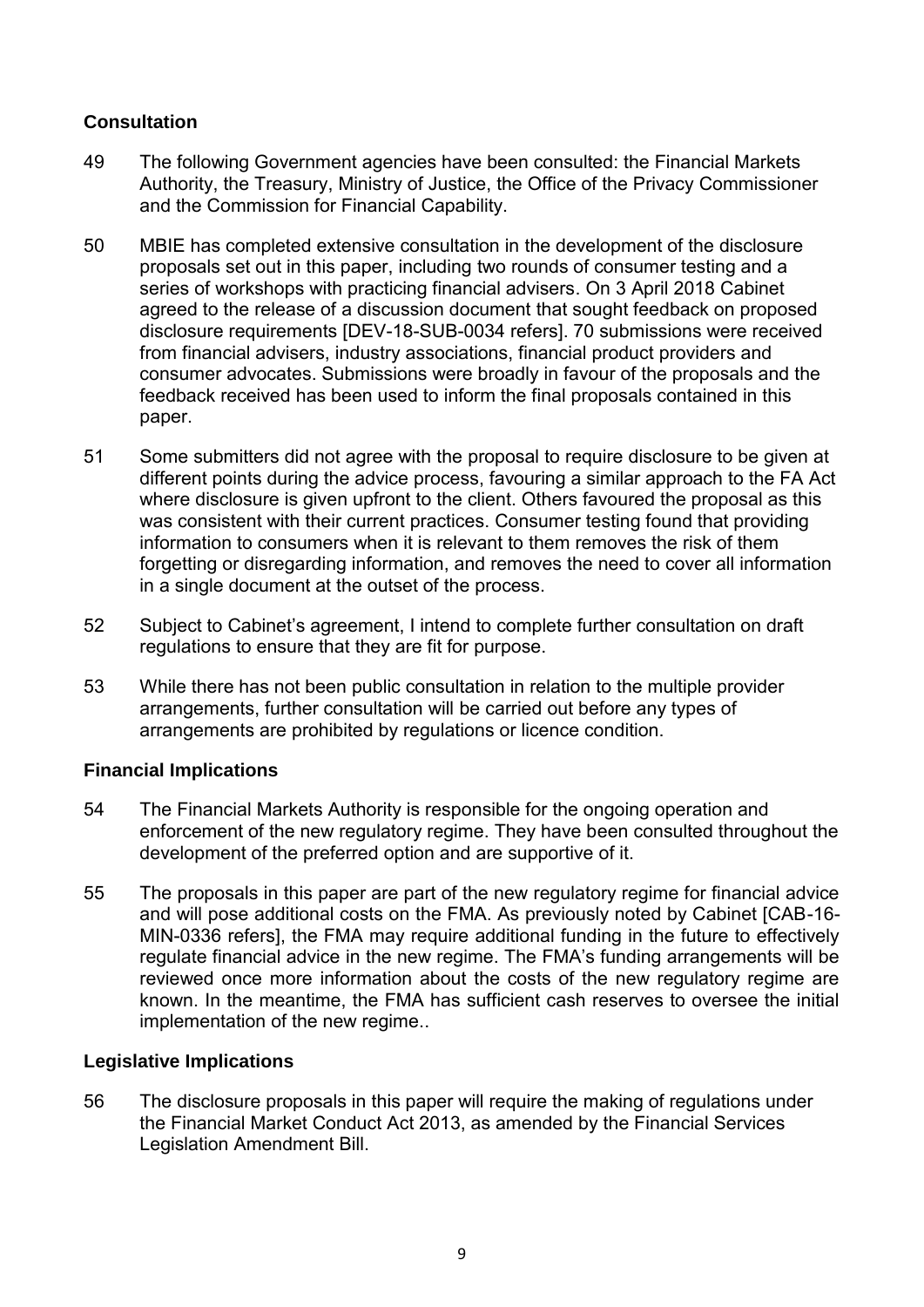57 The proposal in relation to multiple provider arrangements will be included in an SOP to the Bill.

## **Impact Analysis**

58 The regulatory impact analysis requirements apply to the disclosure proposals recommended in this paper. A Regulatory Impact Summary has been prepared and is attached to this paper.

## *Quality of the Impact Summary*

- 59 A Quality Assurance Panel with representatives from the Treasury Regulatory Quality Team and the Ministry of Business, Innovation and Employment (MBIE) has reviewed the "Impact Summary: Financial Advice Disclosure Regulations" produced by MBIE and dated February 2019. The review panel considers that it meets the Quality Assurance criteria.
- 60 The analysis is commensurate with the scale of the issue, with the preferred option identified and described well, and assessed against consistent criteria. There is limited information available on the quantum of the costs and benefits of the impacts on the financial advice sector. The review panel acknowledges that it is difficult to accurately estimate the marginal costs (in monetary terms) given that the proposed regime covers such a wide range of activities provided by vastly different businesses, each currently subject to differing requirements.

### **Human Rights**

61 The proposals outlined in this paper are consistent with the New Zealand Bill of Rights Act 1990 and the Human Rights Act 1993. There are no gender or disability perspective implications from the proposals in this paper.

### **Publicity**

62 Subject to Cabinet's agreement to the recommendations in this paper, I intend to issue a press release announcing Cabinet's decisions.

### **Proactive Release**

63 I intend to release the paper proactively in whole within 30 days. The Ministry of Business, Innovation and Employment will publish a copy of this paper on its website.

### **Recommendations**

The Minister of Commerce and Consumer Affairs recommends that the Committee:

1. **note** that the Financial Services Legislation Amendment Bill (Bill) will introduce a new regulatory regime for financial advice and provide for regulations to set out the disclosure requirements for persons who give regulated financial advice.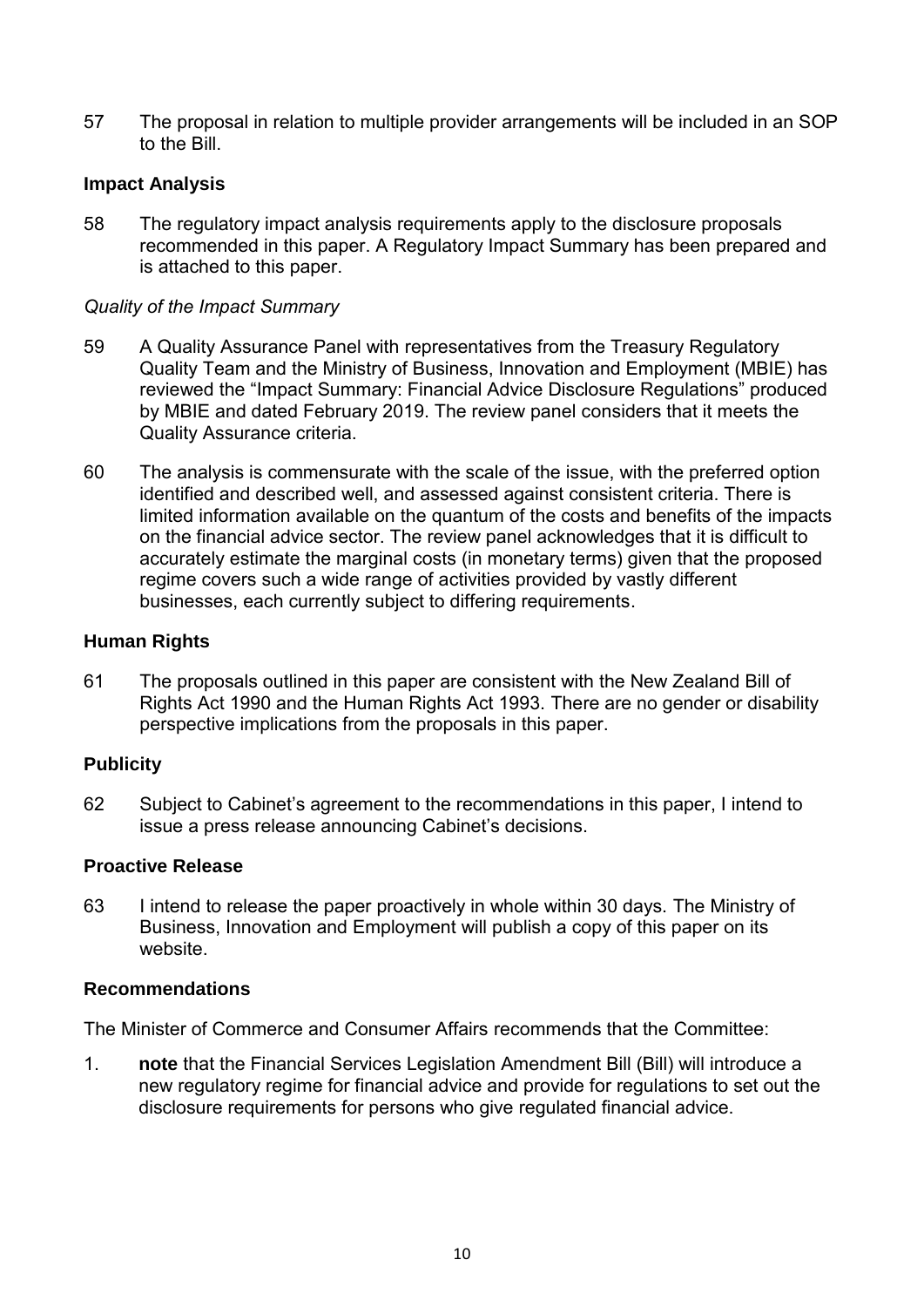#### *Disclosure regulations*

- 2. **note** that, if the Bill is enacted as anticipated in March 2019, the disclosure regulations should come into effect when the new regime comes into force around May 2020.
- 3. **note** that on 29 March 2018 the Cabinet Economic Development Committee (DEV) agreed to the release of a discussion document on proposed disclosure requirements and that the proposals in this paper take into account feedback from this consultation.
- 4. **agree** that retail clients who receive regulated financial advice should be provided with information on the following matters by financial advice providers and/or individuals that give advice:
	- 4.1. the licence held by the financial advice provider and whether there are any relevant conditions on the licence;
	- 4.2. information about certain duties that the person giving advice is subject to;
	- 4.3. the financial advice service that can be provided, the financial advice products and product providers that can be advised on, and other limitations on the advice;
	- 4.4. the applicable fees and costs relating to the financial advice, including the basis on which they are charged;
	- 4.5. the commissions or incentives that may be received by the financial advice provider and the individual giving advice, or any other conflicts of interest, that a client might perceive as having potential to materially influence the financial advice;
	- 4.6. the complaints handling and dispute resolution arrangements;
	- 4.7. information about Financial Adviser Disciplinary Committee proceedings within the past five years, where the disciplinary committee publicly notified the action;
	- 4.8. information about certain criminal convictions, civil liability findings, or adverse findings from a court or other tribunal within, at most, the last five years, if these would be perceived as relevant to a client's ability to rely on the advice;
	- 4.9. in the case of financial advisers, any instances of being adjudicated bankrupt, or admitted to the no asset procedure, within four years of the date of discharge.
- 5. **agree** that, to enable clients to receive information as it becomes relevant to them:
	- 5.1. general information relating to the provider's licence, dispute resolution arrangements, scope of advice, fees, potential commissions and conflicts of interest (as referred to in recommendations 4.1, 4.3-4.6 above) must be made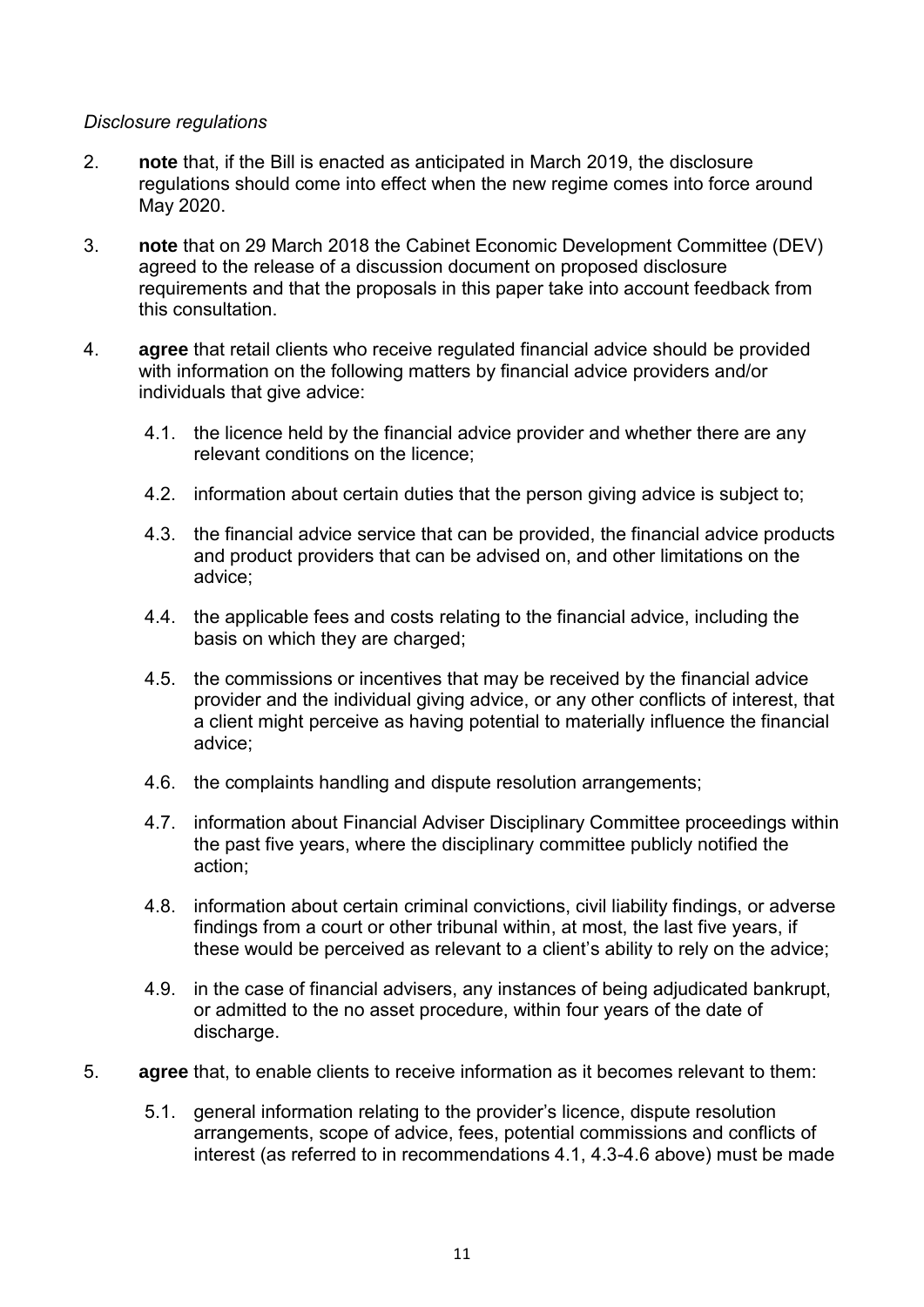available on financial advice providers' websites if they have one, and on request;

- 5.2. details relating to the licence, the scope of the financial advice (including the range of products that will be advised on), estimated fees, commissions, incentives, and conflicts of interest, disciplinary and bankruptcy history (as referred to in recommendations 4.1, 4.3-4.5, 4.7-4.9 above) must be provided to the client by the point at which the nature and scope of the financial advice service to be provided is known, or soon after;
- 5.3. any material change to the information disclosed in recommendation 5.2, along with confirmation of any actual fees, commissions, incentives and conflicts of interests, information about certain duties that the person giving advice is subject to, and information about the dispute resolution arrangements (as referred to in recommendations 4.2, 4.4-4.6), must be provided to the client at the point financial advice is given;
- 5.4. details of the dispute resolution arrangements must be provided when a financial advice provider, financial adviser or nominated representative receives a complaint from a retail client.
- 6. **agree** that information disclosed in accordance with paragraphs 5.2 and 5.3 to an existing client, does not need to be disclosed again to the same client, within a one year period, unless there has been a material change to the information provided or to the nature and scope of the advice service which will be provided.
- 7. **agree** that any disclosure provided to a retail client should be clear, concise, effective, and use plain language.
- 8. **agree** that disclosure information must be provided to a retail client in writing if requested by the client.
- 9. **agree** that any written disclosure provided to a retail client should be clearly identifiable and contain the professional contact details of the person giving financial advice.
- 10. **agree** that anyone who gives financial advice should not be required to disclose any information under the regulations when the financial advice service is given to a wholesale client.
- 11. **authorise** the Minister of Commerce and Consumer Affairs to issue drafting instructions to Parliamentary Counsel Office to give effect to the above recommendations.
- 12. **authorise** the Minister of Commerce and Consumer Affairs to approve and release an exposure draft of the regulations and related commentary for public consultation.
- 13. **agree** to delegate to the Minister of Commerce and Consumer Affairs the power to make decisions consistent with the policy proposals in this paper on minor issues that arise during the drafting process.